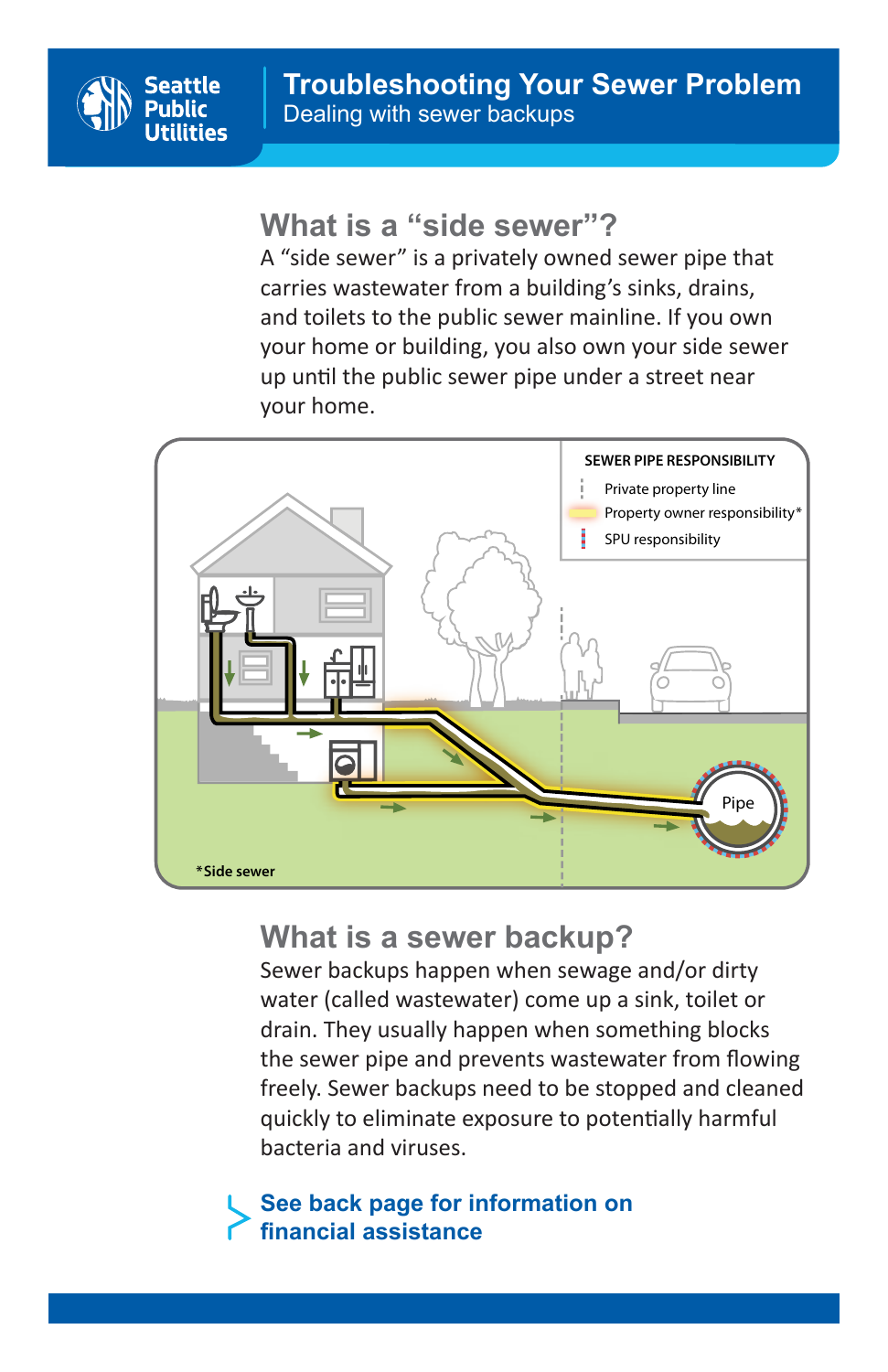

#### **If you have a sewer backup:**

*Including when you suspect the backup is caused by extreme rainfall.*

- **1. Protect people from exposure. Turn off power to eliminate electrical hazards.**
- **2. Call a plumber** Refer to this handout for tips and questions to ask.
- **3. Call Seattle Public Utilities at (206) 386-1800.**
- **4. Document any damage & keep copies of all invoices for cleanup-related costs.** If the sewer backup was caused by a City issue you can file a claim with the City for reimbursement of your costs.
- **5. Clean up** as soon as possible to protect people from bacteria and viruses. If you clean the backup yourself, wear protective boots, rubber gloves and wash up thoroughly when you are finished.
- **6. Before attempting to clear your side sewer of a blockage, call Puget Sound Energy at 1-888-225-5773 in order to avoid damaging a gas line.**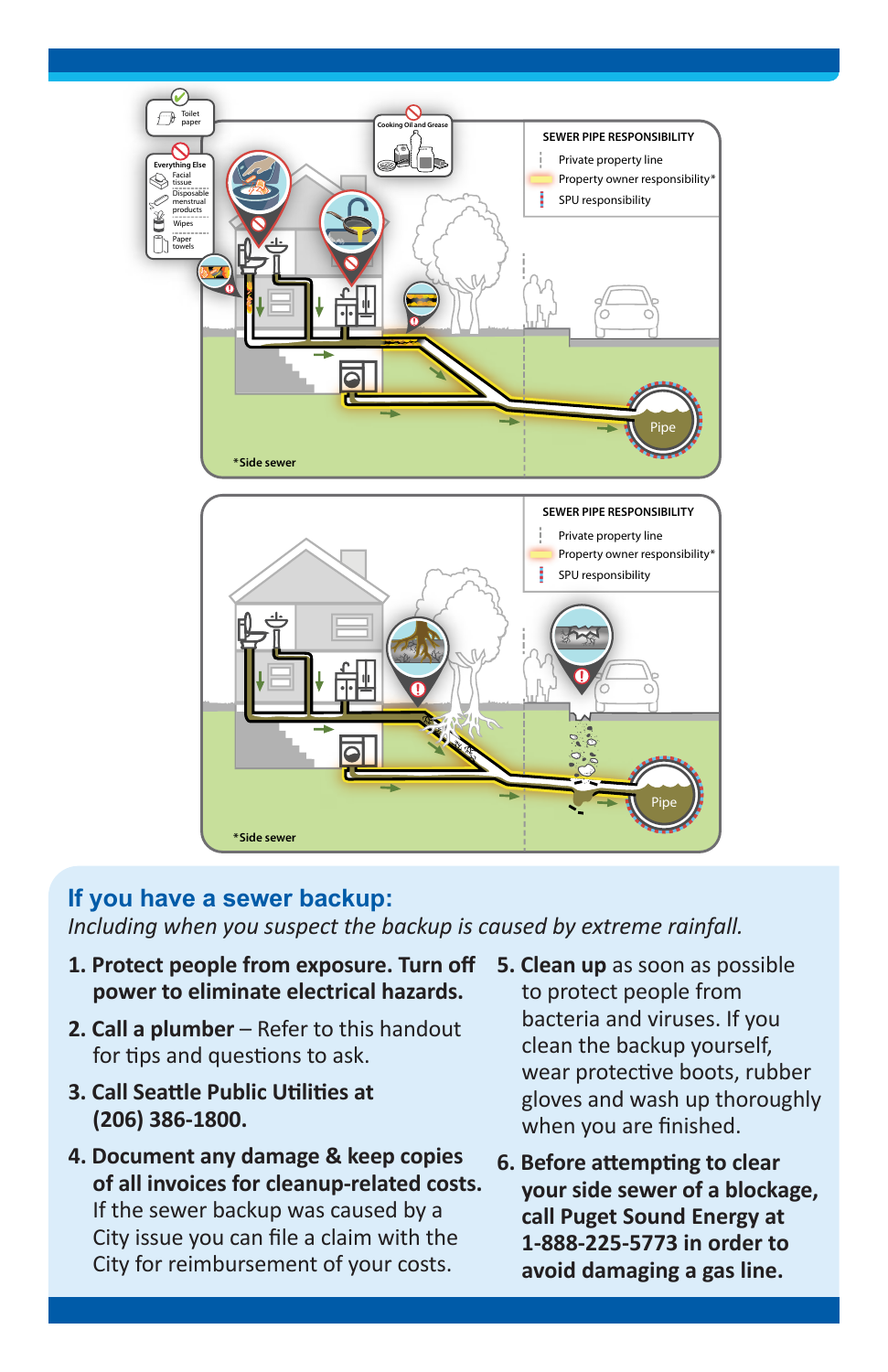# **Which private service should I call?**

Many companies offer a full range of services, including clearing, repairing, and replacing sewer lines or pipes, but some specialize in certain areas. Make sure to ask which services are provided.

### **To fix a clog in your home or personal sewer pipe:**  *Contact a rooter service.*

They can use water pressure or mechanical "snakes" to unclog plumbing and side sewers. Ask if the rooter service's cable is long enough to reach from your side sewer to the city's main sewer pipe (typically located underneath the street or alley). Some rooter companies also can repair and/or replace side sewers. Common reasons for a blockage include tree roots, cooking oil and grease buildup or because objects other than toilet paper have been flushed.

#### **To repair or replace a sewer pipe:**

#### *Contact a side sewer contractor.*

They can repair and/or replace side sewer defects, such as breaks or holes. Some also might unclog pipes. A repair that does not require digging could range from \$60-\$200 per foot. A repair that requires digging in the public right-of-way would be even more costly.

### **To fix a leaky/broken sink, drain, or toilet:**

### *Contact a plumber.*

They repair leaky or broken fixtures and they install plumbing systems in new construction and remodeling within the home. If some fixtures are not draining or if your pipes are leaking, a plumber might be able to fix the problem.

# **Deciding who to hire**

- Ask friends and relatives for recommendations.
- Check with the Better Business Bureau at 206-431-2222 to find reputable companies.
- Since companies offer a wide range of prices, it's a good idea to get at least 3 written bids before hiring.
- All repairs performed in the city right-of-way must be done by a contractor licensed and bonded to work in Seattle.